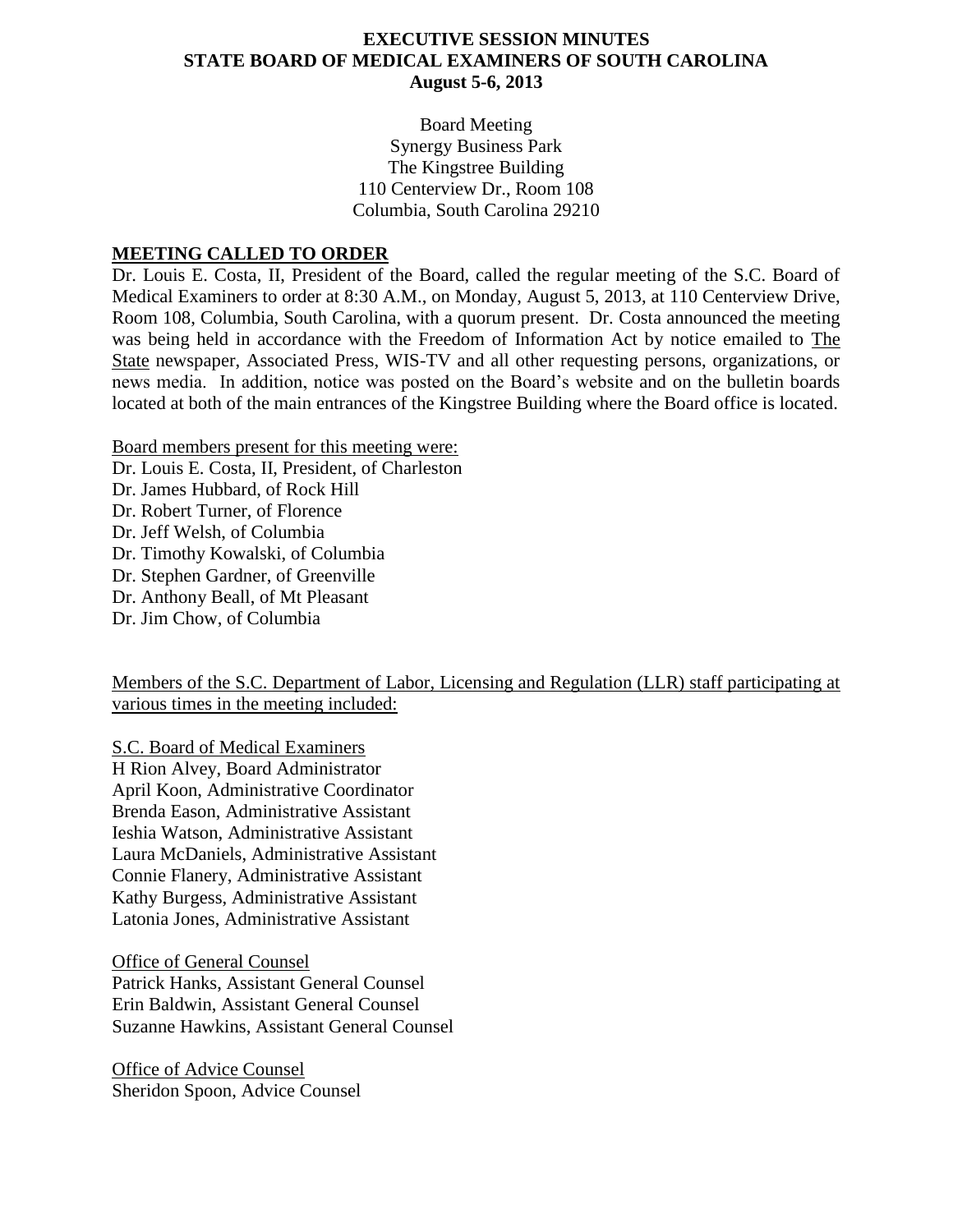## **REVIEW/APPROVAL OF AGENDA**

An agenda for this meeting was reviewed and approved.

## **REVIEW/APPROVAL OF MINUTES FROM MAY 6-8, 2013 BOARD MEETINGS:**

\_\_\_\_\_\_\_\_\_\_\_\_\_\_\_\_\_\_\_\_\_\_\_\_\_\_\_\_\_\_\_\_\_\_\_\_\_\_\_\_\_\_\_\_\_\_\_\_\_\_\_\_\_\_\_\_\_\_\_\_\_\_\_\_\_\_\_\_\_\_\_\_\_

After considering recommendations, additions, deletions and corrections, a motion was made to approve the May 6-8, 2013 minutes by Dr. Gardner and seconded by Dr. Welsh. The motion and the minutes were unanimously passed.

## **SC MEDICAL ASSOCIATION UPDATE OF THE CME TRACKING PROGRAM**

Sharon Kelly, Director of Education at the SCMA appeared to present the first biennial CME compliance report for physician members. She reported that they have 1,077 physician members who have provided their viable proof of their 40 hours of AMA category one CME with 30 of those CME's being specialty-specific. She also stated they have a program in place that with prior approval the Medical Board members could receive CME's for educational lectures. She stated that when an application for approval of a CME program comes in, it is reviewed to make sure it presents valid supporting documentation on the content of the program and that it must come from reliable sources. She stated that this benefit is for SCMA members only at this time.

## **FINAL ORDER HEARINGS**

**A motion was made and passed for the Board to go into Executive Session to conduct Final Order Hearings.** Each hearing was held in Executive Session and the Board's Final Order is on file at the Board Office. After testimony for each case, the Board entered a private deliberative session. No votes were made or actions taken while the Board was in Executive Session. **A motion was made and passed to return to Public Session and the Board voted on the following sanctions after each Final Order Hearing:**

#### **Andrew M Gurien, M.D. Applicant for licensure**

Dr. Hubbard made a motion to approve applicant to proceed with licensure. Motion seconded by Dr. Kowalski All in favor Motion carries

#### **2011-101**

## **Request to be released from Boards Final Order**

A motion was made by Dr. Beall to release respondent from the board's final order with a clause that the remainder of the RPP agreement be completed through 10/1/13. The motion was seconded by Dr. Welsh.

All in favor Motion carries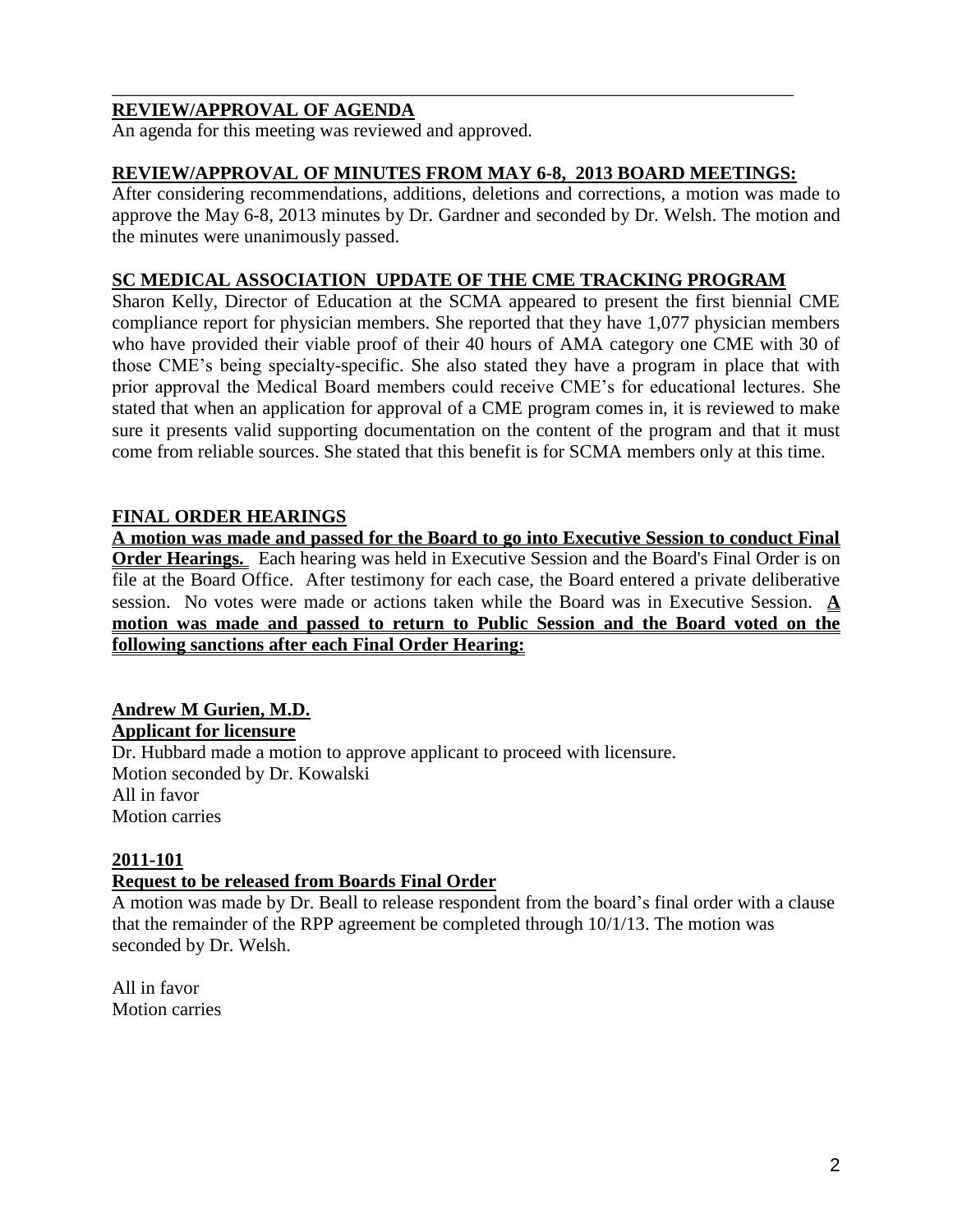# **2011-71**

# **Request to be released from terms and conditions**

A Motion was made by Dr. Gardner for the conditions of the interim order of reinstatement be continued and a formal complaint to be issued and must proceed to have a panel hearing regarding the matters that occurred in the original order. Motion seconded by Dr. Beall.

\_\_\_\_\_\_\_\_\_\_\_\_\_\_\_\_\_\_\_\_\_\_\_\_\_\_\_\_\_\_\_\_\_\_\_\_\_\_\_\_\_\_\_\_\_\_\_\_\_\_\_\_\_\_\_\_\_\_\_\_\_\_\_\_\_\_\_\_\_\_\_\_\_

All in favor Motion carries

## **Cornelius Alston, MD (2008-224)( 2008-372)(2011-217)(2011-285) Final Order Hearing**

A motion was made by Dr. Kowalski as follows:

- Public Reprimand
- Pay  $$2,000$  fine
- Suspension stayed upon payment of the fine
- Limitation of prescribing privileges restricting controlled substances
- Record keeping and ethics course approved by the Board to be completed within 6 months

Motion was seconded by Dr. Chow All in favor Motion carries

# **Jeffrey Hendricks, M.D. Applicant for licensure**

Applicant withdrew application

## **2012-238 Final Order Hearing**

A motion was made by Dr. Chow as follows:

- Accept Memorandum of Agreement
- Private Reprimand
- No fine
- No suspension

Motion was seconded by Dr. Turner All in favor Motion carries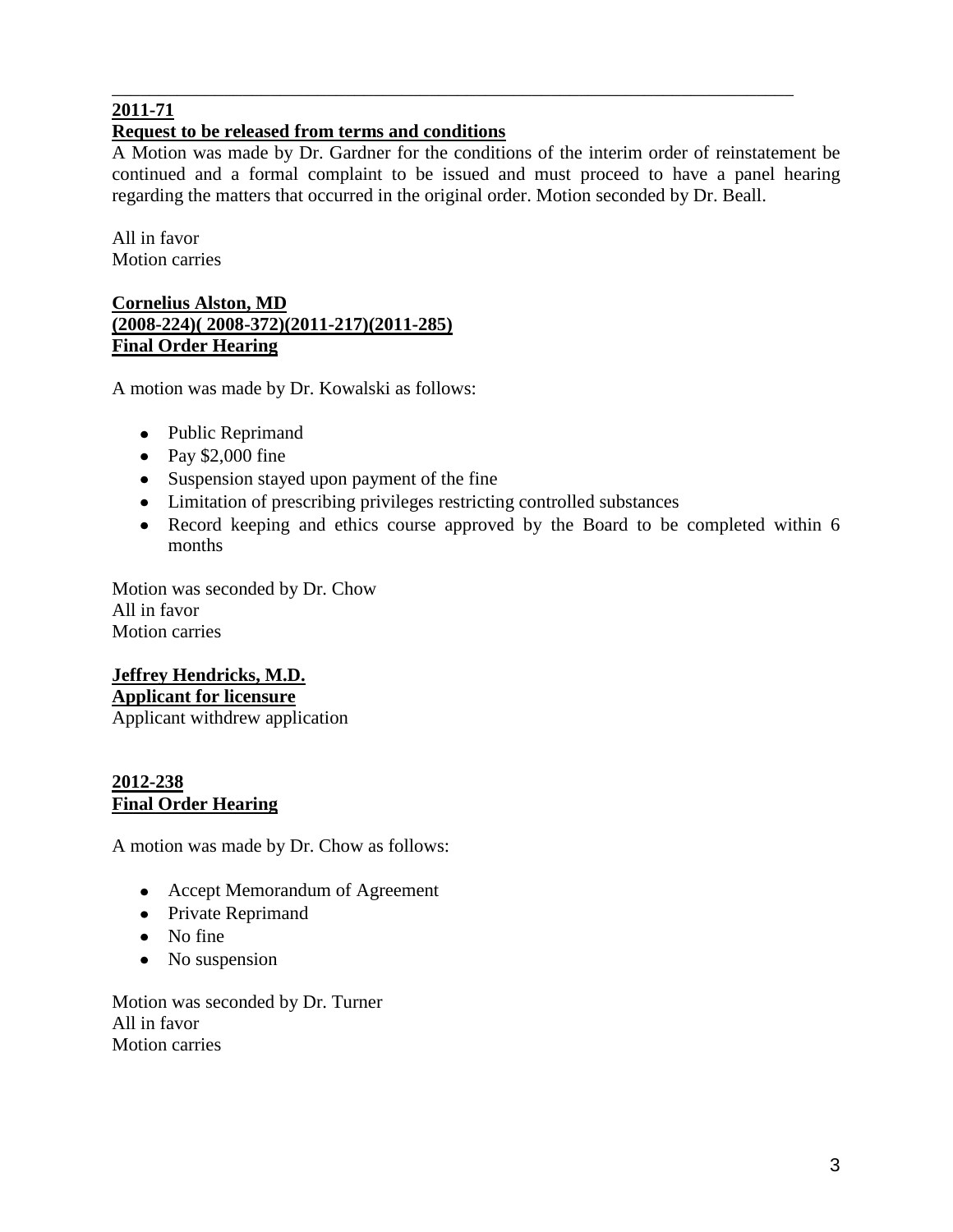## **Charles L Edwards, D.O. Applicant for licensure** Dr. Turner made a motion to approve applicant to proceed with licensure. Motion seconded by Dr. Kowalski All in favor Motion carries

#### **A motion was made by Dr. Costa and seconded by Dr. Welsh to adjourn at 6:20 pm**

\_\_\_\_\_\_\_\_\_\_\_\_\_\_\_\_\_\_\_\_\_\_\_\_\_\_\_\_\_\_\_\_\_\_\_\_\_\_\_\_\_\_\_\_\_\_\_\_\_\_\_\_\_\_\_\_\_\_\_\_\_\_\_\_\_\_\_\_\_\_\_\_\_

#### **Reconvened at 8:30 am Tuesday August 6, 2013**

#### **OIE REPORT**

Pat Hanks with General Counsel states they had no cases on appeal, 76 cases pending OGC action, and 12 pending informal conference.

Althea Myers, chief investigator for Office of Investigations presented the Investigative Review Committee's Report along with the statistical report.

#### **Dismissals**

70 Cases were presented for dismissal. Dr. Kowalski moved to accept the recommendations and Dr. Welsh seconded the motion and the Board unanimously approved the recommendations.

#### **Formal Complaints**

19 cases were presented for formal complaints. Dr. Kowalski moved to add an additional case (2011-71) to equal 20 cases and accept the formal complaint. Dr. Chow seconding the motion and the Board unanimously approved the recommendations.

#### **Letters of Caution**

17 cases were presented for a letter of caution. A motion was made by Dr. Kowalski to exclude 2012-75 for expert review to add participation in PMP to the language and approve the other 16 cases. Dr. Beall seconded the motion and the Board unanimously approved the recommendations.

Larry Atkins on OGC asked the Board to help him find more family practitioners and orthopedic surgeon expert reviewers throughout the state. He stated that there were 169 expert reviews done last year which averaged about a thousand dollars per review.

## **Gilberto A Gonzalez, M.D.**

#### **Applicant for licensure**

Dr. Beall made a motion to grant limited license for up to a period of one year to allow applicant to continue progressing in his current path and upon satisfaction of all statutory requirements for licensure.

Motion seconded by Dr. Kowalski All in favor Motion carries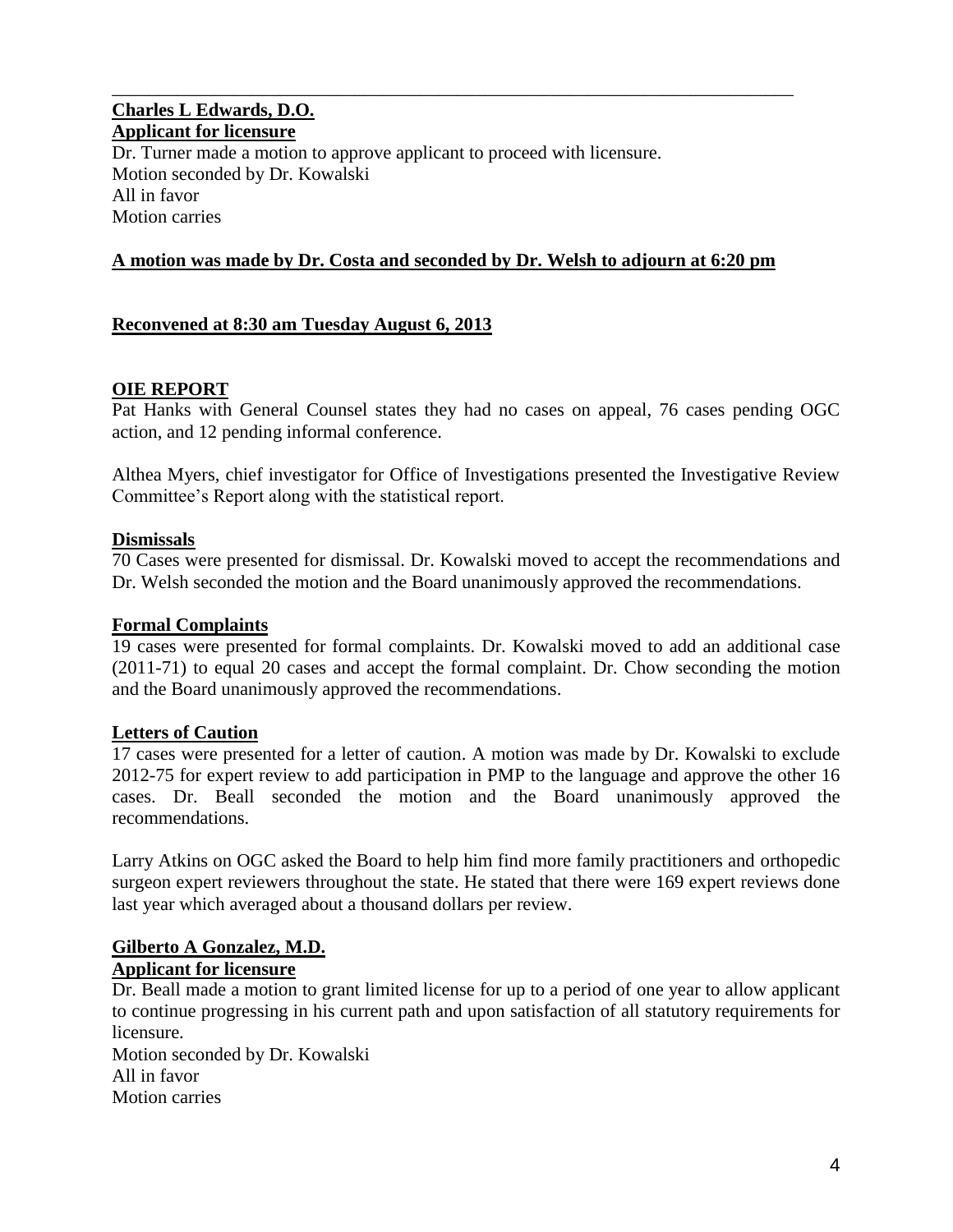#### \_\_\_\_\_\_\_\_\_\_\_\_\_\_\_\_\_\_\_\_\_\_\_\_\_\_\_\_\_\_\_\_\_\_\_\_\_\_\_\_\_\_\_\_\_\_\_\_\_\_\_\_\_\_\_\_\_\_\_\_\_\_\_\_\_\_\_\_\_\_\_\_\_ **Virginia Fuller, MD 2013-159 Final Order Hearing**

A motion was made by Dr. Gardner as follows:

- Public Reprimand
- License is suspended and immediately stayed and placed on probation pending payment of cost \$120.00 and satisfaction of the following conditions:
- All requirements will be satisfied with Pavilion treatment facility including continued enrollment in RPP for a minimum of two years
- CME courses including prescribing, ethics and professional boundary course
- Continue treatment with Dr. Rubin for two years with quarterly reports to the Board
- Enrollment and attending of Al-Anon treatment center for a time period dictated by RPP
- Reports from residency trainer to the board quarterly and the respondent will reappear within 1 year to the board

Motion was seconded by Dr. Turner All in favor Motion carries

## **Todd M Alford, MD**

#### **Mandatory reappearance before the Board**

Dr. Kowalski made a motion to amend the final order to include the following items:

- Decrease the number psychiatric reporting to the board from quarterly to biannually; All other elements of the order remain in place to include current treatment and monitoring programs by treating psychiatrist; Continue RPP indefinitely
- Practice location limited to Bryan Psychiatric hospital as it is and we do not allow any changes to that practice location nor will the board allow call
- Should respondent want to adjust his practice to include call or change of practice outside of that setting, he would have to be enrolled in specialized outpatient treatment for sexual offenders and have recommendations for his preparedness to move to that additional setting made by the treatment providers in that treatment program approved by the board
- Undergo additional fitness for duty evaluation prior to coming before the board to request a change in practice location

Motion seconded by Dr. Gardner All in favor Motion carries

All in favor Motion carries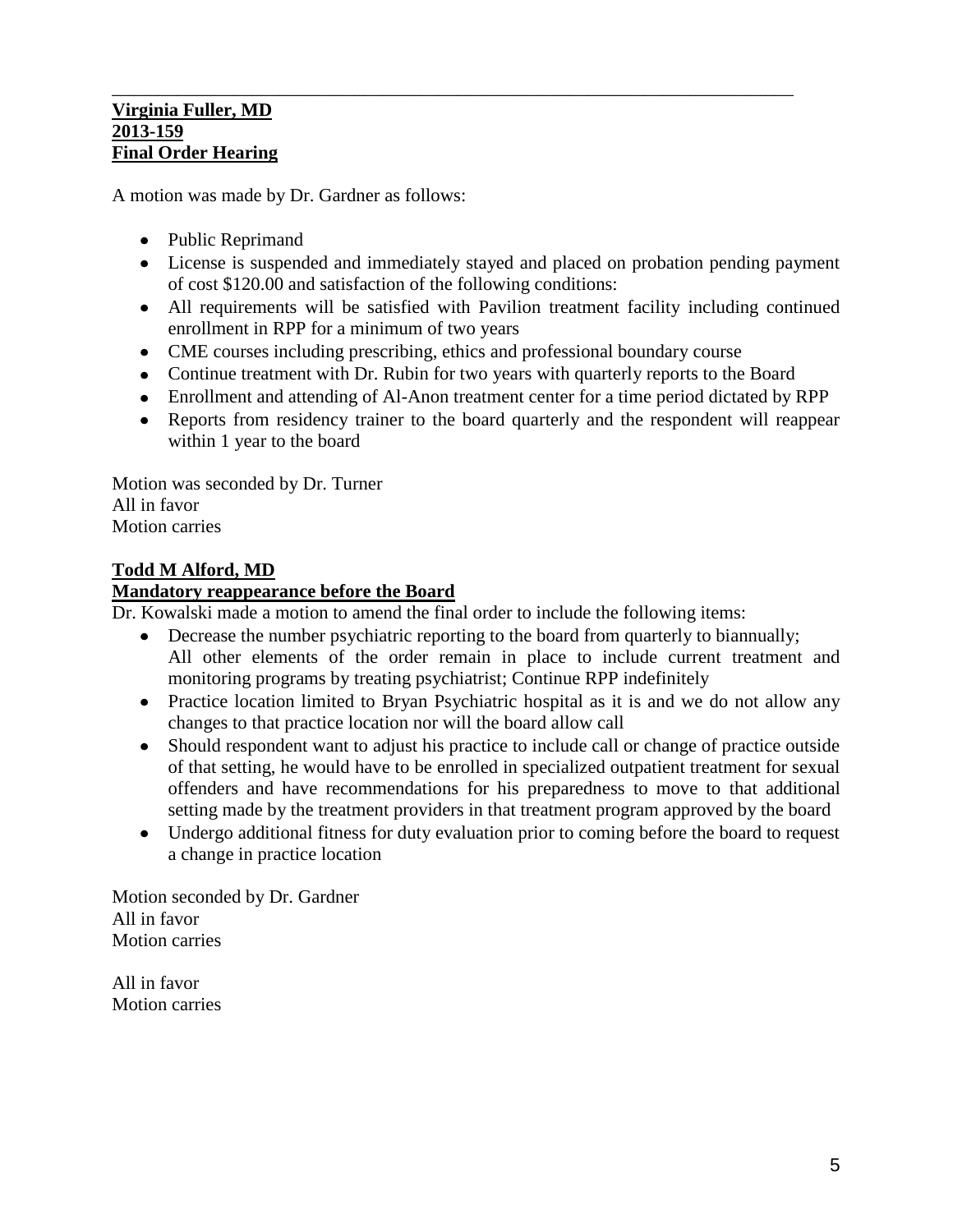#### **2008-139**

## **Request to vacate public reprimand**

Dr. Kowalski made a motion as follows:

 $\bullet$ Revise the final order of October 7, 2009 to the extent that paragraph 8 and 9 of the findings of fact will be redacted and paragraph 2 of the conclusions of law will be changed to delete sub-paragraph A and B and the order will be converted from a public to a private order and the amended final order will be not be published on the boards website but will be reported to the National Practitioner Data Bank

\_\_\_\_\_\_\_\_\_\_\_\_\_\_\_\_\_\_\_\_\_\_\_\_\_\_\_\_\_\_\_\_\_\_\_\_\_\_\_\_\_\_\_\_\_\_\_\_\_\_\_\_\_\_\_\_\_\_\_\_\_\_\_\_\_\_\_\_\_\_\_\_\_

Motion seconded by Dr. Beall

Dr. Gardner opposed Dr. Chow and Dr. Costa abstained Motion carries

## **Margaret Davis, M.D. Applicant for licensure**

Dr. Kowalski made a motion to approve the applicant to proceed with licensure. Motion seconded by Dr. Chow

All in favor Motion carries

## **2010-194**

## **Request for reinstatement of license**

Dr. Chow made a motion as follows:

- Allowed to re-enter practice with all of the recommendations relative to chaperoning of these patients and any issues within the BMI recommendations relative to patient boundary safety issues
- Relinquish controlled substance prescribing permit
- Suspension would be predicated upon passing of the SPEX examination

Motion seconded by Dr. Beall All in favor Motion carries

## **M-27-03**

#### **Request to be released from Boards agreement**

A motion was made by Dr. Gardner to release licensee from private agreement with an unrestricted license. Motion seconded by Dr. Kowalski All in favor Motion carries

#### **Larry Gore, Bee Healthy Weightloss Clinic Owner/ Allan Hicks, MD supervisor**

Dr. Kowalski made a motion to grant request to 45 mile exemption. Motion was seconded by Dr. Gardner. All if favor Motion carries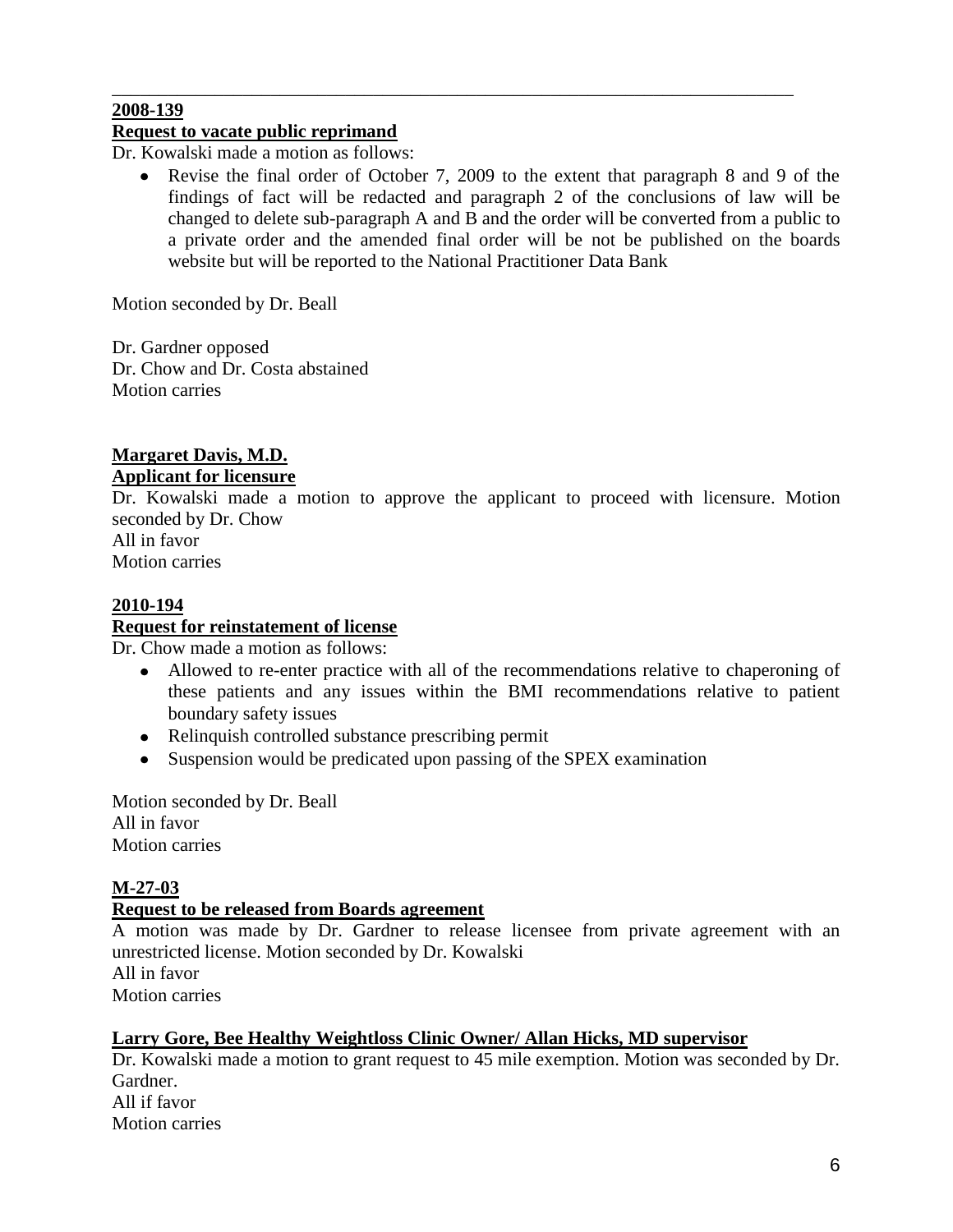#### \_\_\_\_\_\_\_\_\_\_\_\_\_\_\_\_\_\_\_\_\_\_\_\_\_\_\_\_\_\_\_\_\_\_\_\_\_\_\_\_\_\_\_\_\_\_\_\_\_\_\_\_\_\_\_\_\_\_\_\_\_\_\_\_\_\_\_\_\_\_\_\_\_ **RESPIRATORY CARE PRACTITIONERS COMMITTEE RECOMMENDATIONS**

After discussion, a motion was made by Dr. Welsh and seconded by Dr. Chow to approve the recommendations of July 26, 2013. All in favor. Motion carries. (See Attached)

## **PHYSICIAN ASSISTANTS ADVISORY COMMITTEE RECOMMENDATIONS**

Dr, Gardner presented recommendations from the July 12, 2013 Physician Assistants Advisory Committee meeting for the Board's review. Dr.Welsh moved to accept and Dr. Chow seconded the motion to approve the recommendations. All in favor. Motion carries. (See Attached)

## **UPDATE ON INSPECTOR GENERAL REPORT ON PRESCRIBING**

Dr. Costa updated the Board on the Inspector General Report on Prescribing. He stated that there have been at least two inquires from the press on an allegation that SC does not have a strategy on the abuse of over prescribing. Dr. Costa has worked with LLR and SCDHEC. All parties are sensitive to the fact that something needs to be done. Two of the issues that were discussed were to compel licensees to participate in the PMP if it was user friendly and could they legislatively require this. He also stated that a rough model has been proposed however much is still needed to bring those parts together.

## **ATTORNEY GENERALS OPINION ON APRN DISPENSING**

The Board briefly discussed this and took it under advisement at this time.

## **PRESIDENT AND ADMINSTRATORS REMARKS**

- 1.) Rion Alvey discussed with the Board that he will remain the active administrator with the Medical Board until the Board shall see fit to add a new administrator and that April Koon has been promoted to Assistant Administrator. He also discussed LLR policy change on transcripts with the Board members. He explained that although the entire meeting will be recorded verbatim that the transcripts for the meeting will no longer be ordered automatically but only on an as needed basis.
- 2.) Dr. Costa discussed the email sent to all Board members from Lesia Kudelka in our communications department for LLR concerning telemedicine legislation. He stated that although it didn't get into all the nuances that the Board is concerned about, it did stipulate it would have to auditory and video capable. Dr. Root stated that the SC Medical Associations concerns were comparative to the Boards in the physician patient relationship regard. She stated that it's about making sure that patients are not so remote in this process and with no one available to follow up or to manage their care at the other end. She stated she didn't think that the SCMA would oppose the legislative move.
- 3.) After a lengthy discussion concerning Stat Docs, the Board feels as though Stat Docs is compliant and a good role model for other telemedicine providers to follow. Three major components were laid out for guidance.
	- a. Both audio and video be incorporated
	- b. Clear established relationship between the telemedicine provider and the on-call physician who's primarily responsible for the patients care
	- c. Responsibility on the part of the telemedicine provider to ensure that information about this telemedicine encounter is going to reliably be available to their primary care physician
- 4.) Dr. Gardner led a discussion on the issuance of temporary licenses to applicants before their Boards are passed. He and all members agree that they need to have a more structured approach to allowing the applicants that have too many attempts at passing their exams to continue with a temporary license so they may pass their boards. They also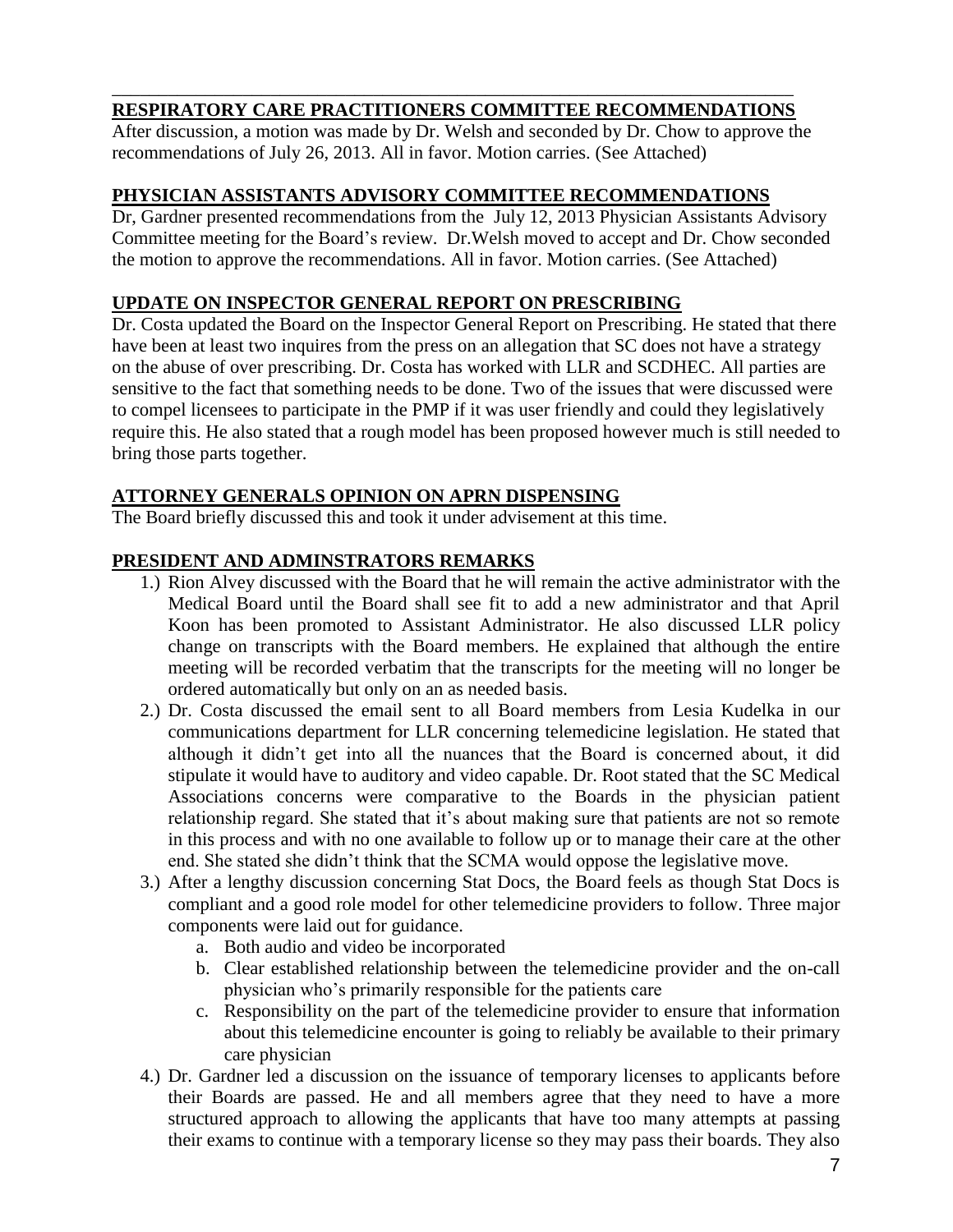agreed that the time they do allow needs to be limited. Dr. Gardner also stated that the applicant needs to come prepared to know when they can sit for their Boards so that we know how long to extend the temporary license.

5.) A motion was made by Dr. Turner to appoint Dr. Welsh the secretary of the Board. Motion was seconded by Dr. Kowalski. All in favor. Motion carries.

\_\_\_\_\_\_\_\_\_\_\_\_\_\_\_\_\_\_\_\_\_\_\_\_\_\_\_\_\_\_\_\_\_\_\_\_\_\_\_\_\_\_\_\_\_\_\_\_\_\_\_\_\_\_\_\_\_\_\_\_\_\_\_\_\_\_\_\_\_\_\_\_\_

- 6.) Dr. Gardner has agreed to be the SC Athletic Trainers Advisory Committee appointee until further notice.
- 7.) A motion was made by Dr. Hubbard to approve the transfer of patient records agreement for Piedmont Urgent Care and Industrial Health Care Centers dba Piedmont Carolina Vascular Surgery. Motion was seconded by Dr. Gardner. All in favor. Motion carries.
- 8.) The Board discussed the acupuncture course for the Helms Program in length. A motion was made by Dr. Chow to accept courses in general that provide 300 hours category 1 AMA credits. Motion was seconded by Dr. Hubbard. All if favor. Motion carries. The Acupuncture Committee has requested the Boards opinion on Physical Therapist performing dry needling and the board feels if the committee has an issue with what the a Physical Therapist is performing that someone delegated by the committee can request to appear before the Physical Therapy Board for clarification without the Medical Boards involvement.
- 9.) Dr. Chow spoke about non physicians injecting fillers and botox. Dr. Costa and Dr. Chow will be a committee to take this under advisement and form an advisory opinion and will ask the Nursing Board to appear at a future meeting for collaboration.

## **DATES OF APPROVAL FOR THE 2014-2015 BOARD MEETINGS**

The Board members all agreed on these dates.

January 27-29, 2014 May 5-7, 2014 August 4-6, 2014 November 3-5, 2014

January 19-21, 2015 May 4-6, 2015 August 3-5, 2015 November 2-4, 2015

## **Board adjourned 6:45pm on Tuesday August 6, 2013**

**Respectfully Submitted April Koon Administrative Coordinator**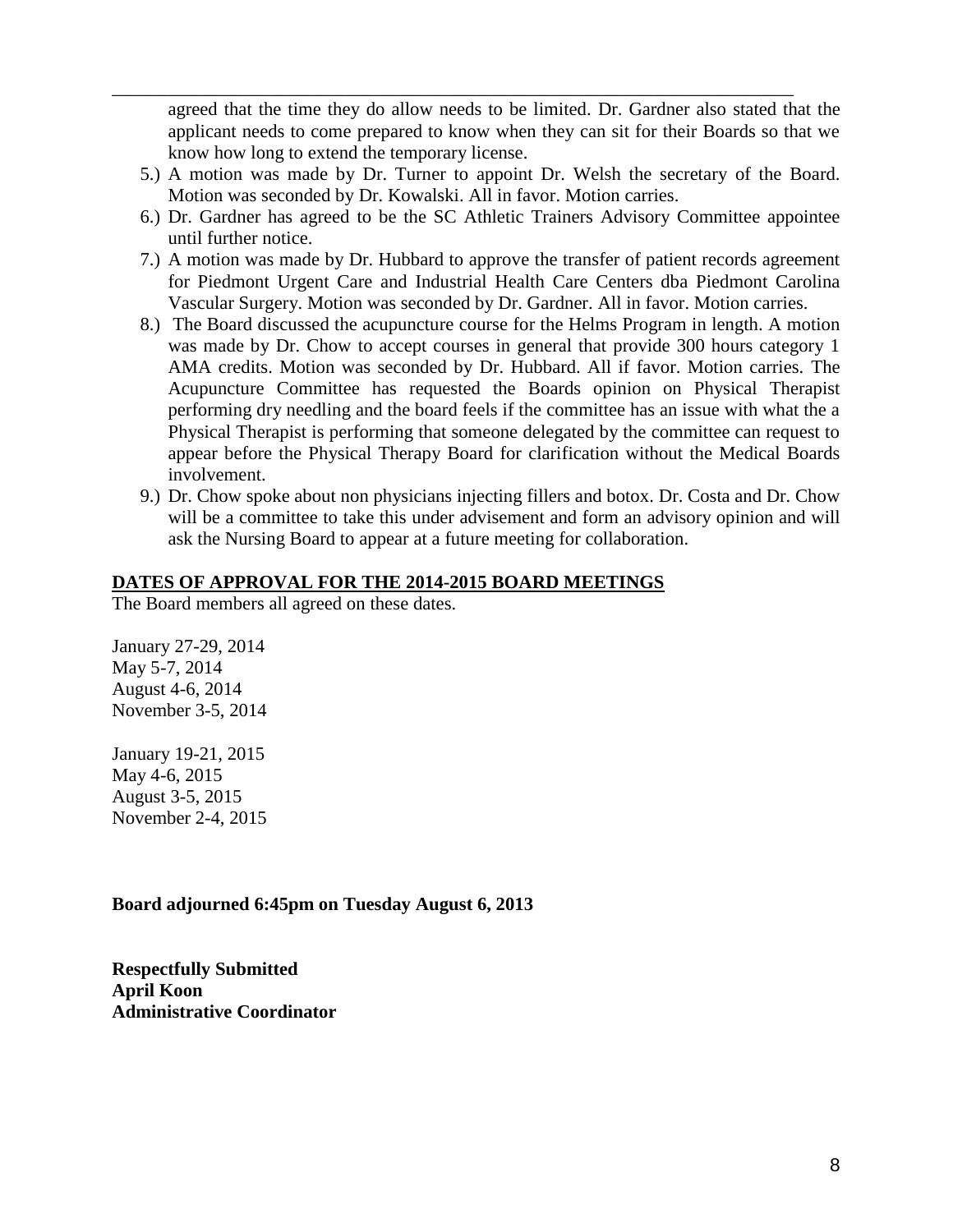## **Respiratory Care Committee Meeting Recommendations**

Held July 26,2013 at LLR 110 Centerview Drive Columbia, SC 29210 at 10:00 A.M.

The committee members participating were as follows: Connie Jones, RCP of Elgin SC; Garrett Galloway, RCP of West Columbia SC; Dr. Brandi Newsome of Lexington SC; Dr. Catherine Chang of Greenville SC; Dr. Timothy Whelan of Mount Pleasant SC; and Debra Polson, RCP of Wallace SC; Staff participating was as follows: Sheridon Spoon, Legal Counsel; Ieshia Watson, Administrative Assistant and Kathy Burgess, Administrative Assistant.

The meeting was called to order at 10:02 am with a quorum of committee members. Committee members were distributed an agenda and minutes from the April 19, 2013 meeting prior to this meeting. It was noted that LLR announced the meeting through all the proper channels.

Minutes from April 19, 2013 were approved as written without concern.

#### *Applicant Appearances*

**Mary Russ-** appeared before the Committee because she answered yes to questions 7, "Currently or within the last ten years, have you been treated for any physical, mental, or emotional conditions that might interfere with your ability to competently and safely perform the essential functions of practice as a Respiratory Care Practitioner?", 8, "Has your ability to practice as a Respiratory Care Practitioner ever been impaired by any physical or mental illness or by the use of alcohol or drugs?", 9 "Currently or within the last ten years, have you developed any disease or conditions, physical, mental or emotional, (e.g. bipolar disorder, schizophrenia, paranoia or any other psychotic disorder) that might interfere with your ability to competently and safely perform the essential functions of practice as a Respiratory Care Practitioner?", and 10, "Have you ever discontinued practicing as a Respiratory Care Practitioner for any reason for one month or more?". Ms. Russ indicated that she had an injury that resulted in a ruptured/shredded Achilles tendon. She has had surgical intervention twice and was medically released from her last job at the VAMC in White River Junction, VT. She is currently on disability and has been retired since that time. Ms. Russ would now like to return to work on a part-time/per diem basis and has relocated to South Carolina. Ms. Russ' application was not administratively approved in part because of a letter received by her treating physician that she has limitations with prolonged standing and walking long distances. The treating physician indicated that she is unable to lift more than 20 pounds but that she could work in a part time capacity in an outpatient setting. Ms. Russ stated she knew her limitations and she would disclose all disabilities to any future employer.

After discussion, the Committee made a motion to approve Ms. Russ for licensure without condition. Motion Carried.

**John Frizelle-** and his attorney Mr. Peter McCoy appeared before the Committee to explain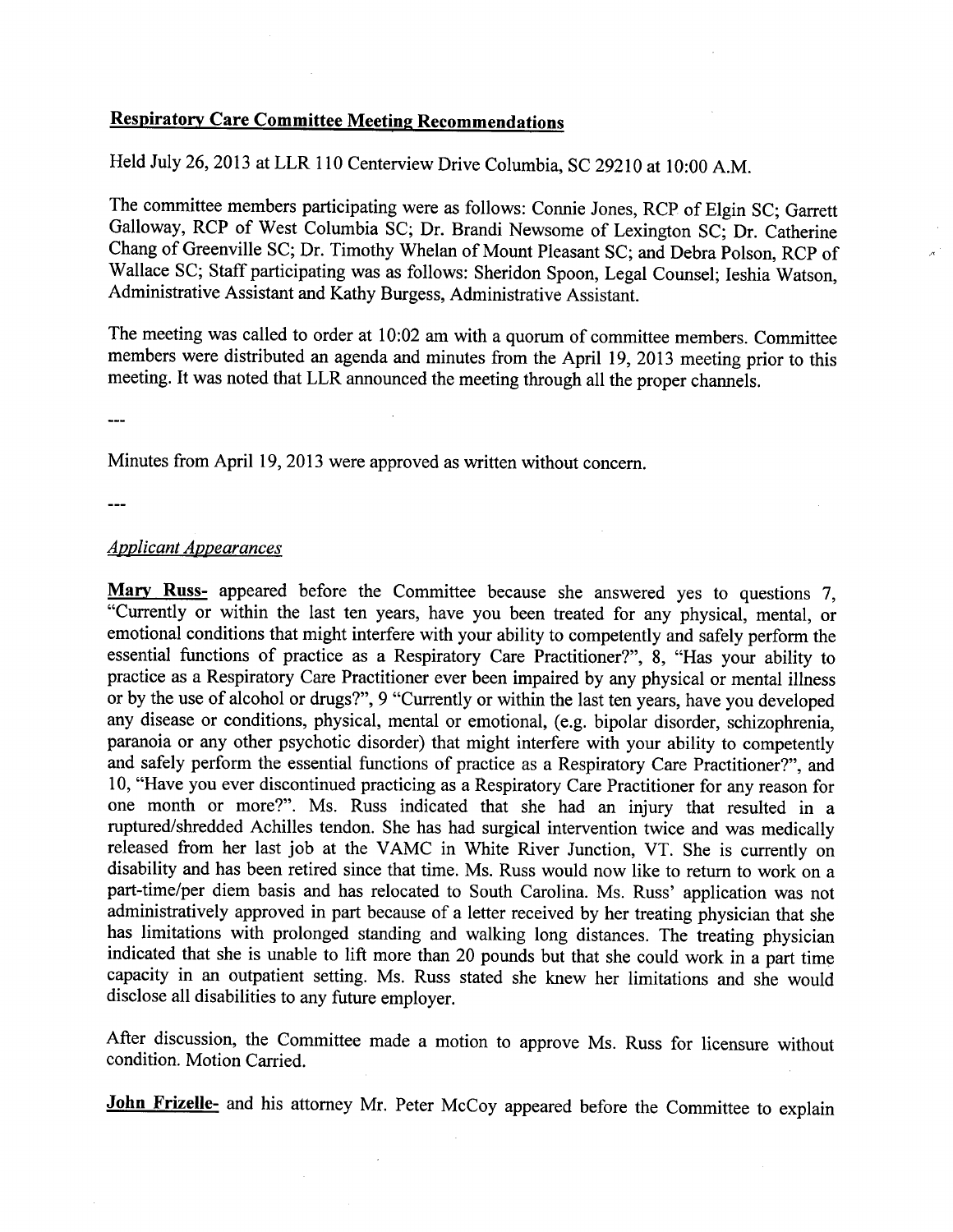"yes" answer to question 11, "Have you ever been arrested, indicted, or convicted, pled guilty, or pled nolo contendere for violation of any federal, state or local law (other than a minor traffic violation)?" Mr. Frizelle was arrested for two counts of PWID Marijuana in August 2012. According to Mr. Frizelle one count was dismissed on December 14, 2012. The second count was reduced to Possession of Marijuana and Mr. Frizelle was given a conditional discharge. A Conditional Discharge is a diversionary program that dismisses a charge after 6 months. The charge was set to be dismissed/expunged in June 2013. Mr. Frizelle presented a letter from probation officer confirming the dismissal and conditional discharge. Mr. Frizelle stated this was a life changing experience and he has removed himself from the environment and the people who he was associating with during this time in his life.

After discussion, the Committee made a motion to approve Mr. Frizelle for licensure with the condition of a Private Agreement that states Mr. Frizelle enrolls with RPP, within 30 days, to be evaluated and that Mr. Frizelle adheres to the recommendations presented to him by RPP. Motion Carried.

Jessica James- was originally set to appear in April 2013 but was unable to do so. Ms. James appeared before the Committee because she failed to disclose two arrests on both her limited license application as well as the permanent license application. Ms. James was issued a limited license on July 30, 2012. Ms. James was arrested for shoplifting on June 16, 2003 and breach of peace on December 20, 2003. Ms. James explained she was 16 years old and a junior in high school when these events occurred and at the time she was hanging around the wrong group of people. She explained the breach of peace was due to her running away from home and she was arrested when her parents sent the police to bring her home and she refused to go. Ms. James explained she went through a process to have the incidents expunged from her record and was not aware it would show up on her background check.

After a lengthy discussion, the committee decided to approve Ms. James for permanent licensure with no conditions. Motion Carried.

Jennifer Vickery - appearing before the Committee due to numerous arrest charges that she disclosed on the application. 6 different arrests were indicated on the application and background check from March 1998 to November 2002. Arrest charges include false information to police, malicious damage to personal property, simple assault and battery, driving under suspension/failing to use headlight when required, obtaining signature under false pretenses, and petty larceny. Ms. Vickery explained the arrests were a result of a bad relationship with her exhusband and ex-mother-in-law. Ms. Vickery explained the "False information" arrest was a result of her ex-husband getting arrested for domestic violence. He convinced her to drop the charges against him so they could be together as a family. As a result of dropping the charges she was arrested for giving false information to an officer. The charge of "Malicious damage to personal property" was a false claim by her ex-husband and the arrest has been expunged from her record. Ms. Vickery provided a form to confirm the incident was expunged. Ms. Vickery explained the "simple assault & battery" was a false accusation from her ex-mother-in-law who accused Ms. Vickery of pushing her. The intention was to have Ms. Vickery arrested so that she could try and gain custody of the children. The charge was judicially dismissed and Ms. Vickery is currently waiting for the charge to be expunged from her record. The "driving under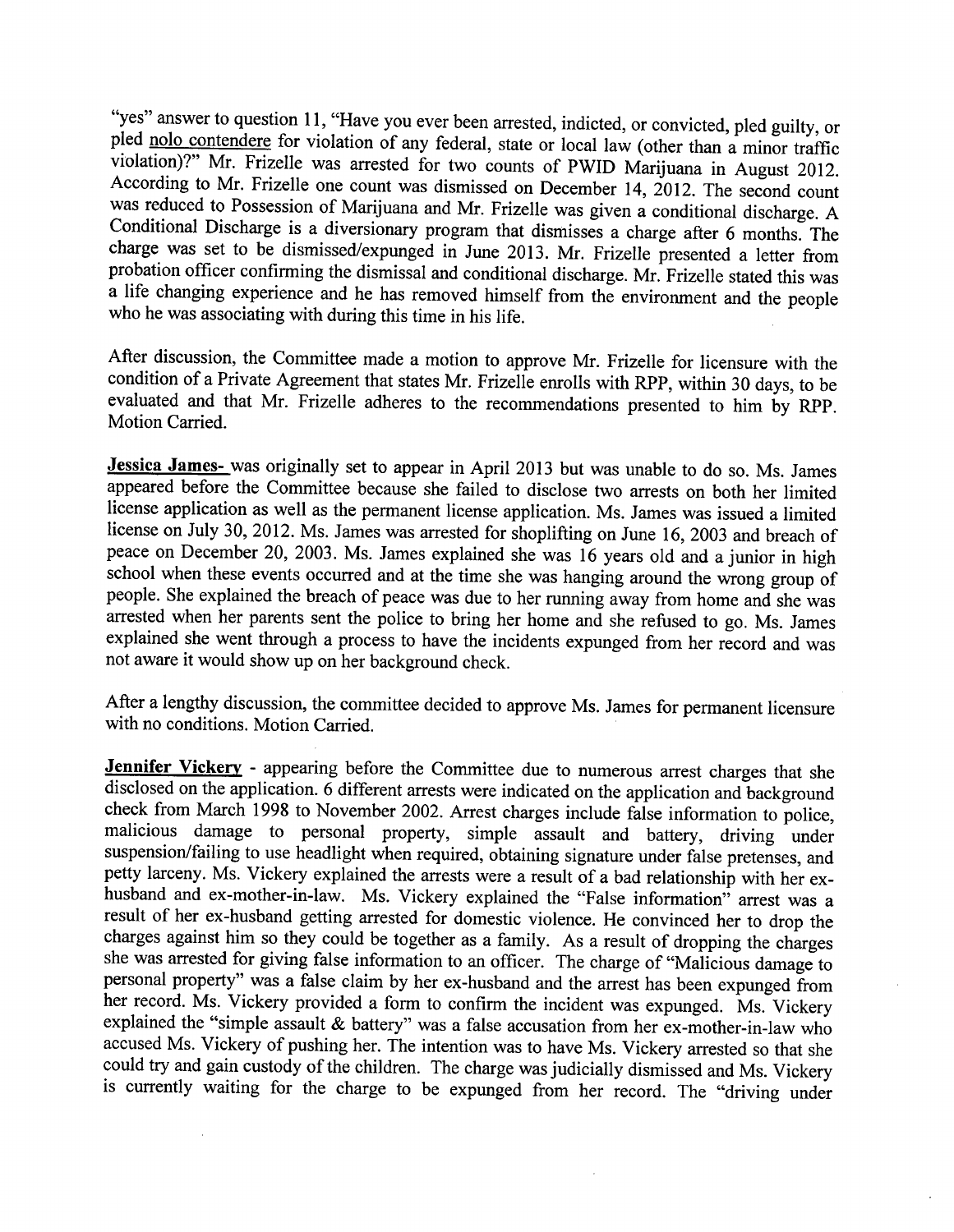suspension" charge was due to an unpaid ticket; however, Ms. Vickery stated she paid the ticket and the courts did not place the payment in the system. This charge is also being expunged from her record. Ms. Vickery explained the charge of "failure to use headlights" was because she was pulling out of a gas station without her headlights on and about the time she realized it she was being pulled over. The charge of "Obtaining signature under false pretenses" was when she signed a loan with ex-husbands name to get Christmas gifts for their children. She stated he knew about the loan and the money went into his bank account. When he was arrested the second time for criminal domestic violence, he then decided to press charges against her for signing his signature for the loan. The ex-husband did not show up to court; however, the judge still heard the case. The charge could not be expunged from her record because it was not her first arrest. The last charge of "Petty Larceny" was another attempt by her ex-mother-in-Iaw to have her arrested and charged so that she could try to gain custody of the children. Ms. Vickery explained that she met her ex-husband to exchange the kids and at the time, they were still married. The mother-in-law accused her of taking a video from the van her husband drove to exchange the children. Ms. Vickery entered a letter from her director from Greenville Technical College where she is a recent graduate. The letter gave Ms. Vickery a stellar recommendation. Ms. Vickery also entered a statement that was presented to the County of Greenville courts from Carol Heil. The statement was regarding a plan by the ex-mother-in-Iaw to have Ms. Vickery killed so that she could have Ms. Vickery out of way and obtain custody of the children. Ms. Vickery has since divorced her ex-husband and has filed charges against the mother-in-law. She has not had any problems since November of 2002.

After discussion, the Committee made a motion to approve Ms. Vickery for permanent licensure. Motion Carried.

# *Respiratorv Care Practitioners with Temporary Licenses applying for Permanent Licensure:*

After review, a motion was made to approve the list of 26 applicants with temporary licenses for permanent licensure.

| Amanda Jean Black               | <b>RCP.5348</b> | 08/31/2013 | <b>LIBERTY</b>         | <b>SC</b> |
|---------------------------------|-----------------|------------|------------------------|-----------|
| Adrienne Elizabeth Charland     | RCP.5363        | 08/31/2013 | <b>CAROLINA SHORES</b> | <b>NC</b> |
| <b>Trivelle L Dominick</b>      | <b>RCP.4960</b> | 08/31/2013 | <b>PROSPERITY</b>      | <b>SC</b> |
| Saegdeuan Sun Douangkham        | RCP.5343        | 08/31/2013 | <b>NINETY SIX</b>      | <b>SC</b> |
| <b>Thomas Wayne Enright</b>     | <b>RCP.5346</b> | 08/31/2013 | <b>SUMTER</b>          | <b>SC</b> |
| <b>Eric Lamar Harris</b>        | <b>RCP.5247</b> | 08/31/2013 | <b>BRANCHVILLE</b>     | <b>SC</b> |
| Lacy Martin Harrison            | <b>RCP.5227</b> | 08/31/2013 | <b>ABBEVILLE</b>       | <b>SC</b> |
| David Arthur Hoshko             | RCP.5349        | 08/31/2013 | <b>SIMPSONVILLE</b>    | <b>SC</b> |
| Jennifer Lee Jackson Wilson     | RCP.5352        | 08/31/2013 | <b>MILLEN</b>          | <b>GA</b> |
| <b>Raymond S Jones</b>          | RCP.5353        | 08/31/2013 | <b>MT PLEASANT</b>     | <b>SC</b> |
| Lisa Marie Jones                | RCP.5341        | 08/31/2013 | <b>ELLOREE</b>         | <b>SC</b> |
| <b>Karl Arthur Kahley</b>       | RCP.5333        | 08/31/2013 | <b>BROOKLET</b>        | GA        |
| Karen Finnell Lopez             | RCP.5361        | 08/31/2013 | <b>GREENVILLE</b>      | <b>SC</b> |
| Frances J Mercado               | <b>RCP.5329</b> | 08/31/2013 | <b>SAVANNAH</b>        | <b>GA</b> |
| <b>Claire Elizabeth Nichols</b> | RCP.5325        | 08/31/2013 | <b>LONG BEACH</b>      | CA        |
| Melanie Denise Richardson       | <b>RCP.5338</b> | 08/31/2013 | <b>SIMPSONVILLE</b>    | <b>SC</b> |
|                                 |                 |            |                        |           |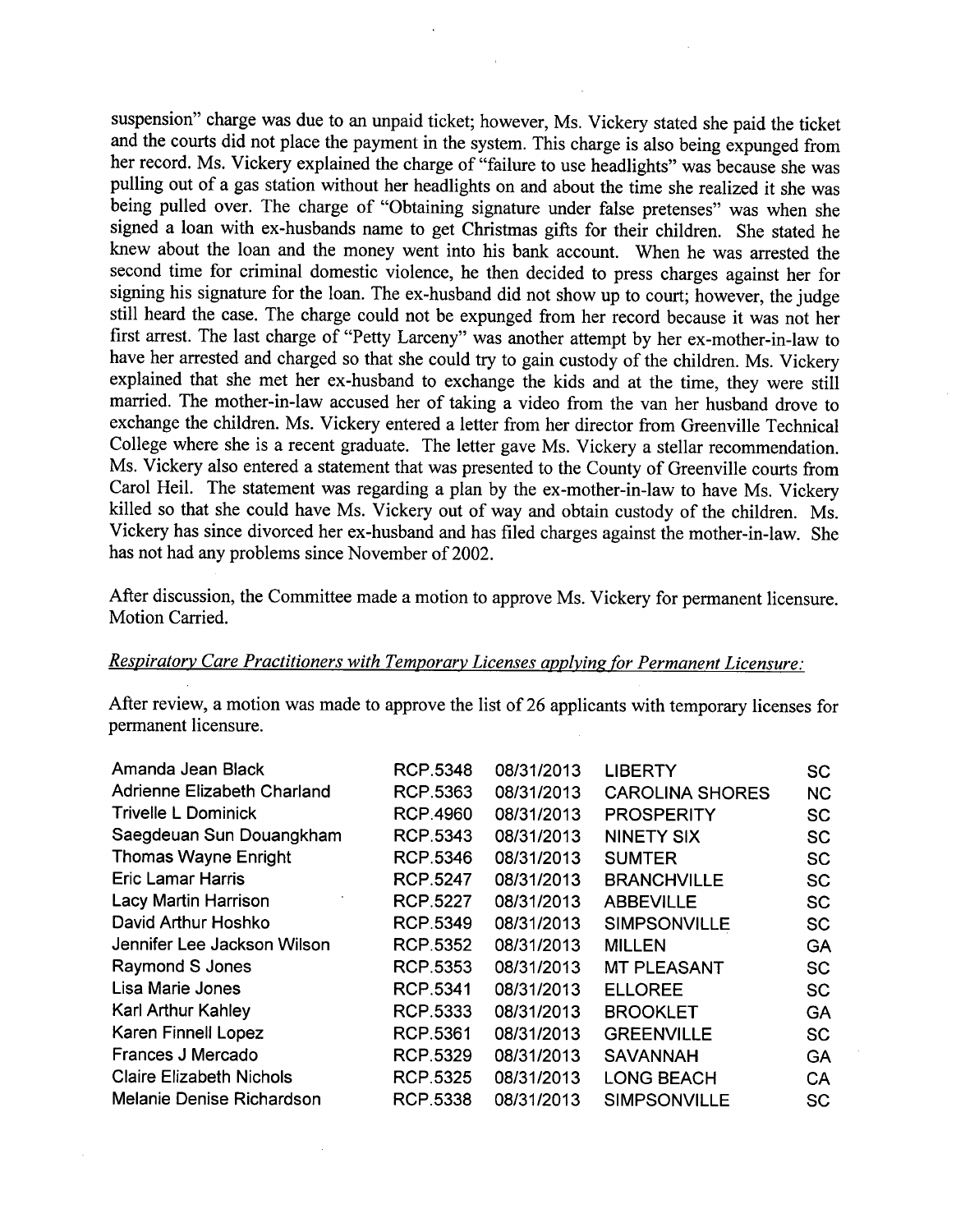| <b>Tiffany Ann Riddle</b>            | <b>RCP.5254</b> | 08/31/2013 | <b>PROSPERITY</b>      | <b>SC</b> |
|--------------------------------------|-----------------|------------|------------------------|-----------|
| Jeffrey Scott Roberts                | <b>RCP.5354</b> | 08/31/2013 | <b>KANNAPOLIS</b>      | <b>NC</b> |
| <b>Amber Rene Ross</b>               | <b>RCP.5365</b> | 08/31/2013 | <b>AUGUSTA</b>         | <b>GA</b> |
| Kelly Dawn Seamon                    | RCP.5356        | 08/31/2013 | <b>MOORESVILLE</b>     | <b>NC</b> |
| <b>Sarah Chasity Shampine</b>        | <b>RCP.5355</b> | 08/31/2013 | <b>BOILING SPRINGS</b> | <b>SC</b> |
| <b>Christopher Mark Cale Shields</b> | <b>RCP.5351</b> | 08/31/2013 | <b>ELIZABETHTON</b>    | TN        |
| <b>Crystal Scruggs Shuler</b>        | <b>RCP.5345</b> | 08/31/2013 | <b>WOODRUFF</b>        | <b>SC</b> |
| Lorraine Y Simmons-Walker            | <b>RCP.5359</b> | 08/31/2013 | <b>ROCK HILL</b>       | <b>SC</b> |
| Meredith Catherine Stalnaker         | RCP.5342        | 08/31/2013 | <b>TRIADELPHIA</b>     | WV        |
| <b>Franklin David Strausser</b>      | <b>RCP.5320</b> | 08/31/2013 | <b>HEPHZIBAH</b>       | <b>GA</b> |

## *Applicants with "yes" answers on application:*

Thomas Enright- answered "yes" on the application to questions #11: "Have you ever been arrested, indicted, or convicted, pled guilty, or pled nolo contendere for violation of any federal, state or local law (other than a minor traffic violation)?" And #12: "Have you ever been known by any other name or surname?" Mr. Enright indicated on his application that he was arrested around 2002-2003 for theft. According to Mr. Enright the charge was involving a soda machine that was stolen by himself and some friends. The results of a criminal background check showed an arrest on May, 24 2002 for charge 1- theft control property. The background check also indicated a second arrest on February, 6 2008. The arrest charge is listed as wrongful use of cocaine. Mr. Enright was given the opportunity to explain this arrest and indicated that he was working as an air traffic controller in the Air Force and tried some cocaine with his girlfriend on his birthday. The next day he was chosen for a random drug screen and tested positive. According to Mr. Enright's explanation he served 6 months in lock down at Shaw AFB. According to the background check Mr. Enright conducted there was a reduction to grade E-I, confinement for 75 days, hard labor for 3 months, and forfeiture of \$500 per month for 6 months.

After discussion, the Committee decided that an appearance would be required prior to approval of a permanent license. Motion Carried.

Eric Harris- answered "yes" on the application to question #11: "Have you ever been arrested, indicted, or convicted, pled guilty, or pled nolo contendere for violation of any federal, state or local law (other than a minor traffic violation)?" According to Mr. Harris and the results of a criminal background check, Mr. Harris was arrested on December 3, 2004 for driving under suspension and hit and run accident with property damage. Official court documentation revealed that Mr. Harris was found not guilty on January 4, 2005. No additional arrests were discovered.

After discussion the applicant was approved for licensure without condition. Motion Carried.

Claire Nichols - answered "yes" on the application to questions: #7: "Currently or within the last ten years, have you been treated for any physical, mental, or emotional condition that might interfere with your ability to competently and safely perform the essential functions of practice as a Respiratory Care Practitioner?", #9: "Currently or within the last ten years, have you developed any disease or conditions, physical, mental or emotional, (e.g. bipolar disorder, schizophrenia, paranoia or any other psychotic disorder) that might interfere with your ability to competently and safely perform the essential functions of practice as a Respiratory Care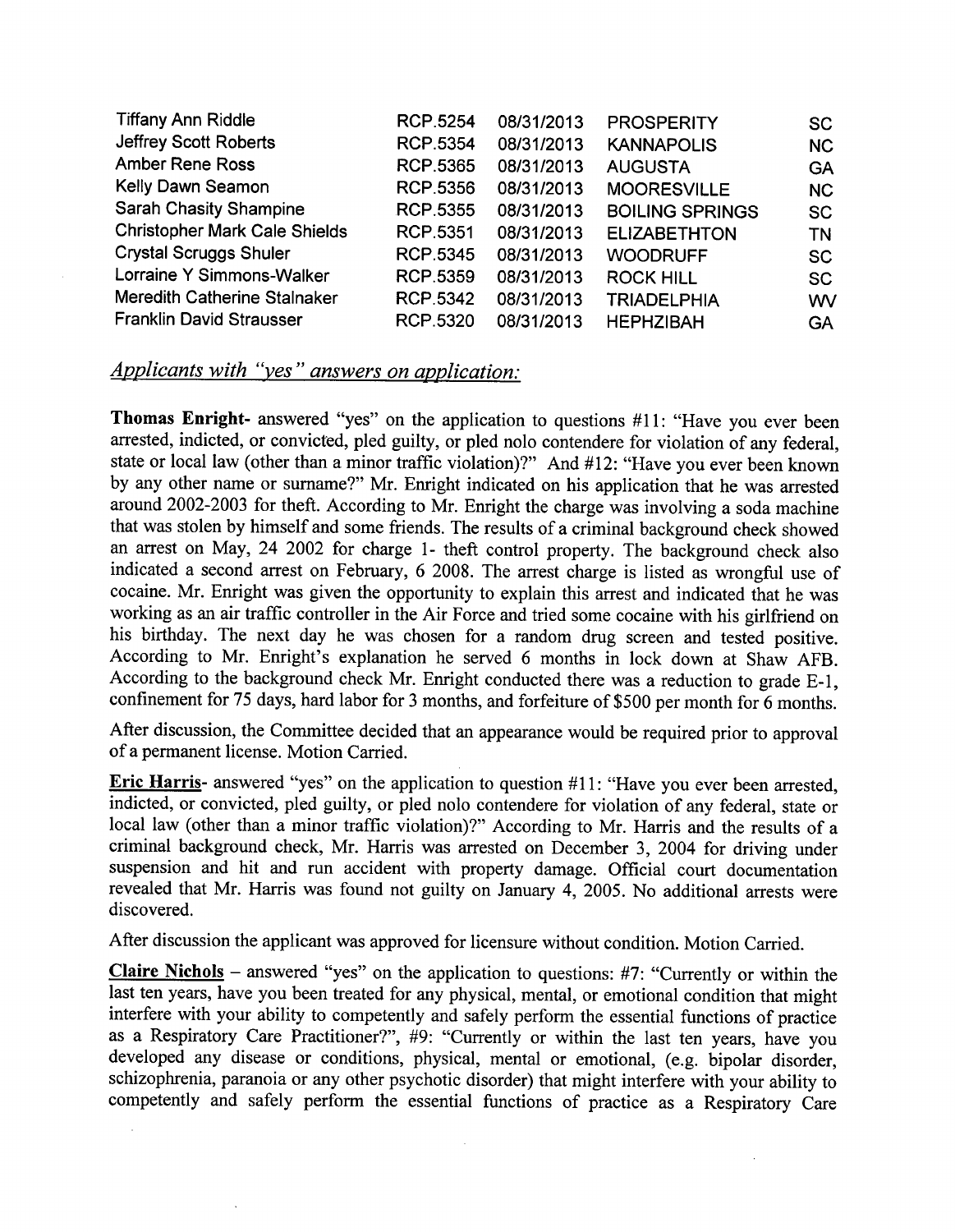Practitioner?", #10: "Have you ever discontinued practicing as a Respiratory Care Practitioner for any reason for one month or more?", And #11: "Have you ever been arrested, indicted, or convicted, pled guilty, or pled nolo contendere for violation of any federal, state or local law (other than a minor traffic violation)?" Ms. Nichols indicated that she was treated for foot and neck pain with orthotics, physical therapy, and chiropractic care from March 2011 to October 2011 which attributed to her yes response on questions #7 and #9. Ms. Nichols moved to the mountains from September 2004 to January 2006 and was not practicing respiratory therapy during that timeframe. The results of a criminal background check revealed an arrest on December 31, 1992 for carrying a concealed weapon. Ms. Nichol's was given the opportunity to explain this arrest and indicated that she lived in a bad neighborhood and was stopped by a police officer in a routine traffic stop. Upon opening her glove compartment her gun, which she presumed was lawful, fell out of the glove compartment. The police officer was startled and arrested Ms. Nichols. According to Ms. Nichols she was placed on summary probation for two years. Ms. Nichols completed a criminal background check which confirmed the 2 year probation.

After discussion the applicant was approved for licensure without condition. Motion Carried.

**Lorraine Simmons-Walker** answered "yes" on the application to question # 11 "Have you ever discontinued practicing as a Respiratory Care Practitioner for any reason for one month or more?" "Ms. Simmons-Walker indicated that she was arrested for a fraudulent check charge in 1990 and 2002. In 1990 she was dissatisfied with services that she received from a hair stylist and placed a stop payment on her check. Ms. Simmons-Walker did supply the Board with paperwork regarding the 1990 charge being expunged from her record. Ms. Simmons-Walker explained that in 2002 she wrote a check to cover groceries and knew that she did not have the money to cover the amount. She went into the Greenwood Police Department and paid all fees and fines associated with the offense. Ms. Simmons-Walker completed a criminal background check and no additional arrests were discovered.

After discussion the applicant was approved for licensure without condition. Motion Carried.

# *Discussion regarding vacancy on RCP Advisory Committee*

The Committee held a brief discussion on the vacancy and is looking for suitable candidates to present to the Board. A memo regarding the vacancy will be posted on the Board of Medical Examiners website.

#### *Discussions/Chair Discussions*

The Committee held a brief discussion on wound care center certification. Certifications are out there for professionals and there is a mechanism in place for accreditation for that setting. The board agreed that the Respiratory Care license is not enough for wound care.

The Committee held a brief discussion on the NBRC meeting that will be held in Kansas in September. The Board Chair and/or Vice Chair and sometimes the Medical Board Administrators are asked to attend.

The Committee members held a brief discussion on voting for Vice Chair and will make an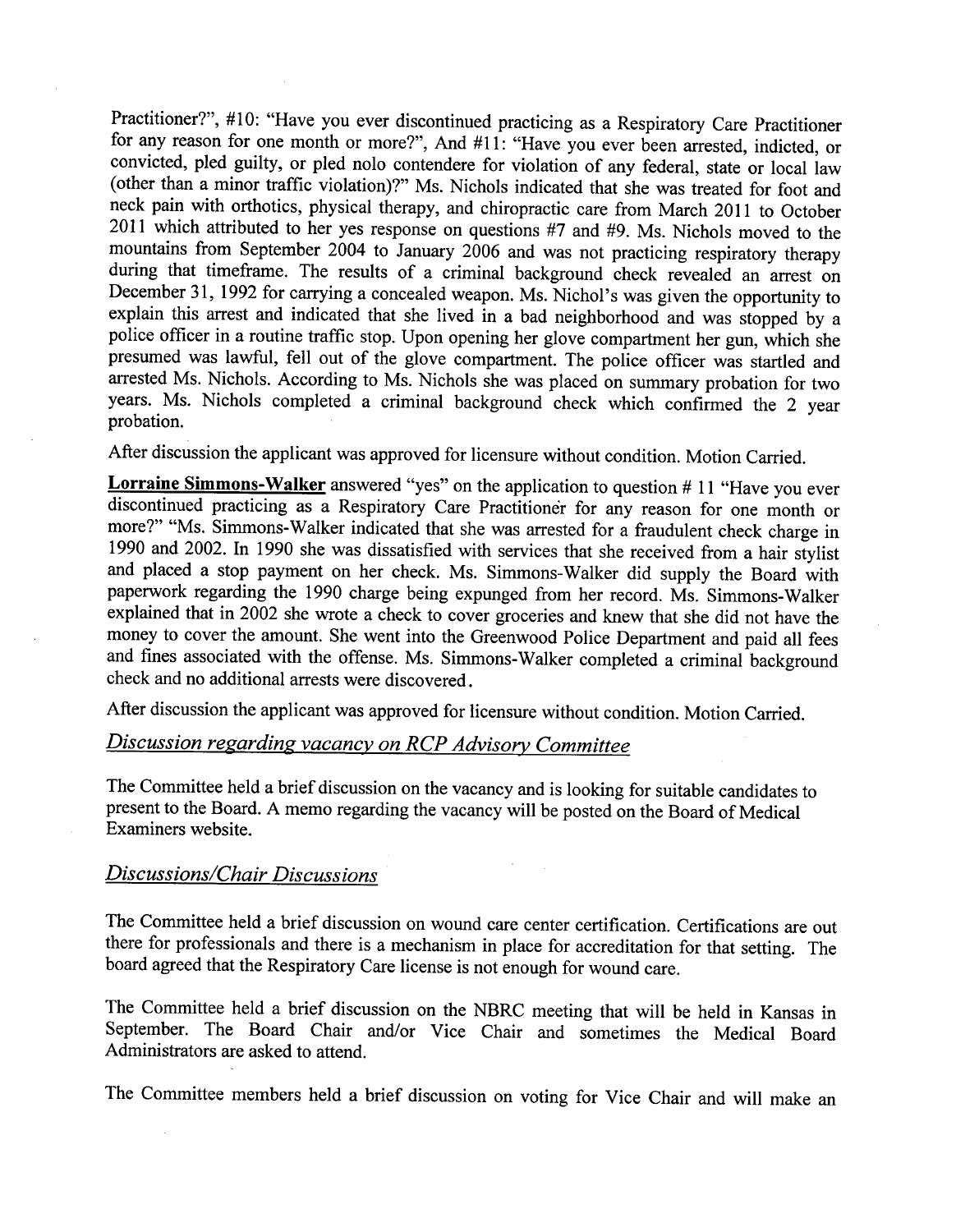official motion next Committee Meeting.

Lastly, the Committee discussed the new system in place for staff and Committee/Board Members to review documents. Ms. Ieshia Watson explained the procedure and she will be sending the information soon via email to all Committee Members.

 $\sim$ 

 $\mathcal{L}$ 

# *Adjourn*

 $\hat{\boldsymbol{\beta}}$ 

Ms. Polson made a motion to adjourn at 1:09 and Dr. Newsome seconded the motion.

The next meeting is scheduled for October 18,2013 at 10:00 A.M.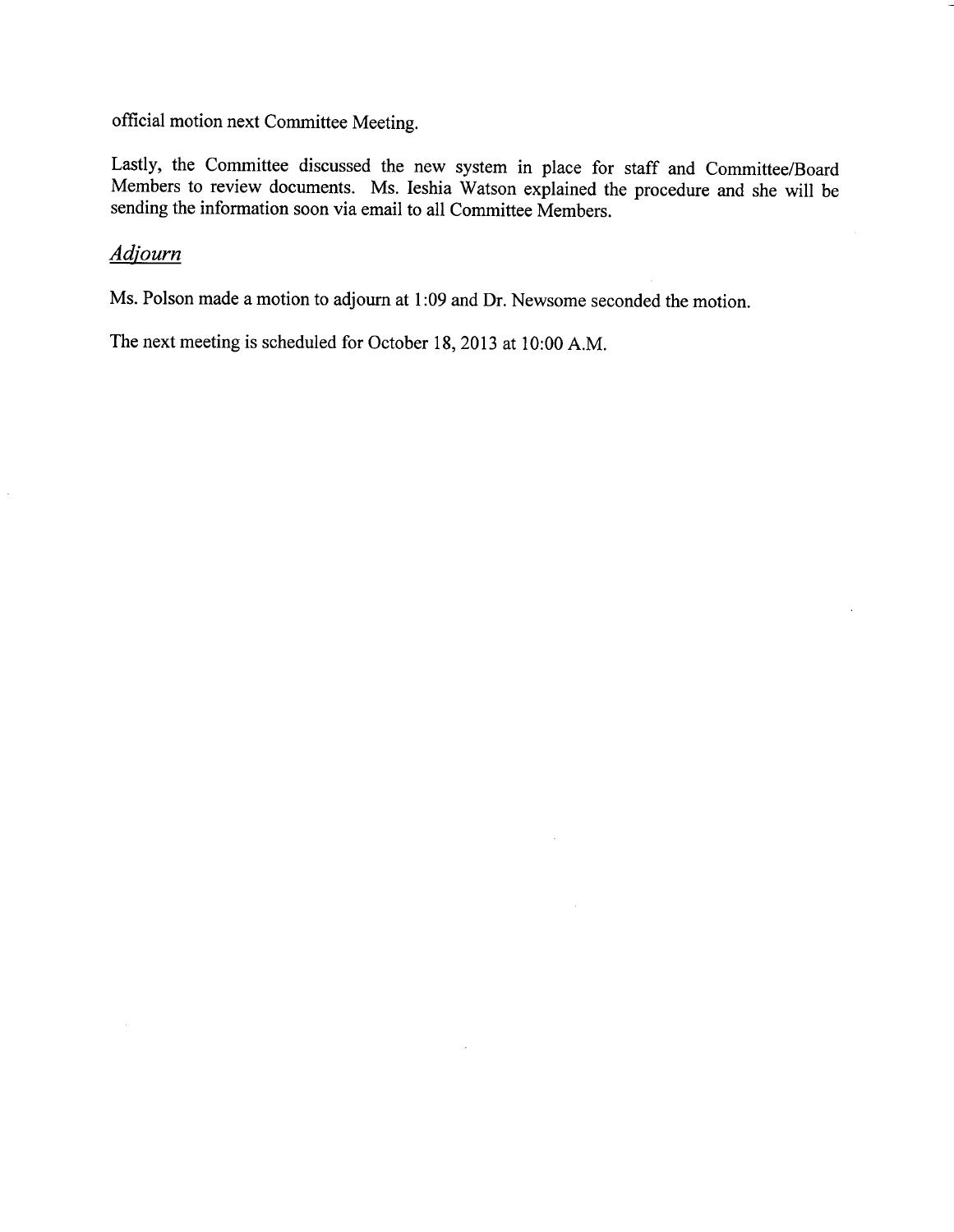#### Physician Assistant Committee Meeting Recommendations

Held July 12,2013 at LLR 110 Centerview Drive Columbia, SC 29210 at 2:00 PM

The committee members participating were as follows: Keith Stewart, P.A., of Marion, SC; Sean Irvin, P.A., of Travelers Rest, SC; Dr. Jack Scheuer, Jr. of Camden SC; Cindy Bostic, of Gilbert, SC; and Stacey Day of Columbia SC. Staff participating included: Sheridon Spoon, Legal Counsel; Ieshia Watson, Administrative Assistant; Kathy Burgess, Administrative Assistant.

The meeting was called to order at 2:013 pm with a quorum of committee members. Committee members were distributed an agenda and minutes from the April 12, 2013 meeting. It was noted that LLR announced the meeting through all the proper channels.

Minutes/recommendations from April 12, 2013 meeting were approved as written without concern.

 $\frac{1}{2}$ 

#### Recommendations and Requests for Committee Opinion

*Applicant Appearances:*

I. Jonathan Benak, PA, did not appear and there were no motions made.

*Scope of Practice Guidelines:*

Scope of Practice Guidelines approved by Dr. Anthony Beall.

After review it was decided to approve 1 scope that has been reviewed and approved by Dr Anthony Beall.

Scope of Practice Guidelines approved by Dr. Jim Chow.

After review it was decided to approve I scope that has been reviewed and approved by Dr. Chow.

Scope of Practice Guidelines approved by Dr. Stephen Gardner.

After review it was decided to approve all 9 Scopes that have been reviewed and approved by Dr. Gardner.

Scope of Practice Guidelines approved by Dr. William Hueston.

After review it was decided to approve all 26 Scopes that have been reviewed and approved by Dr. Hueston.

Scope of Practice Guidelines approved by Dr. Jack Scheuer.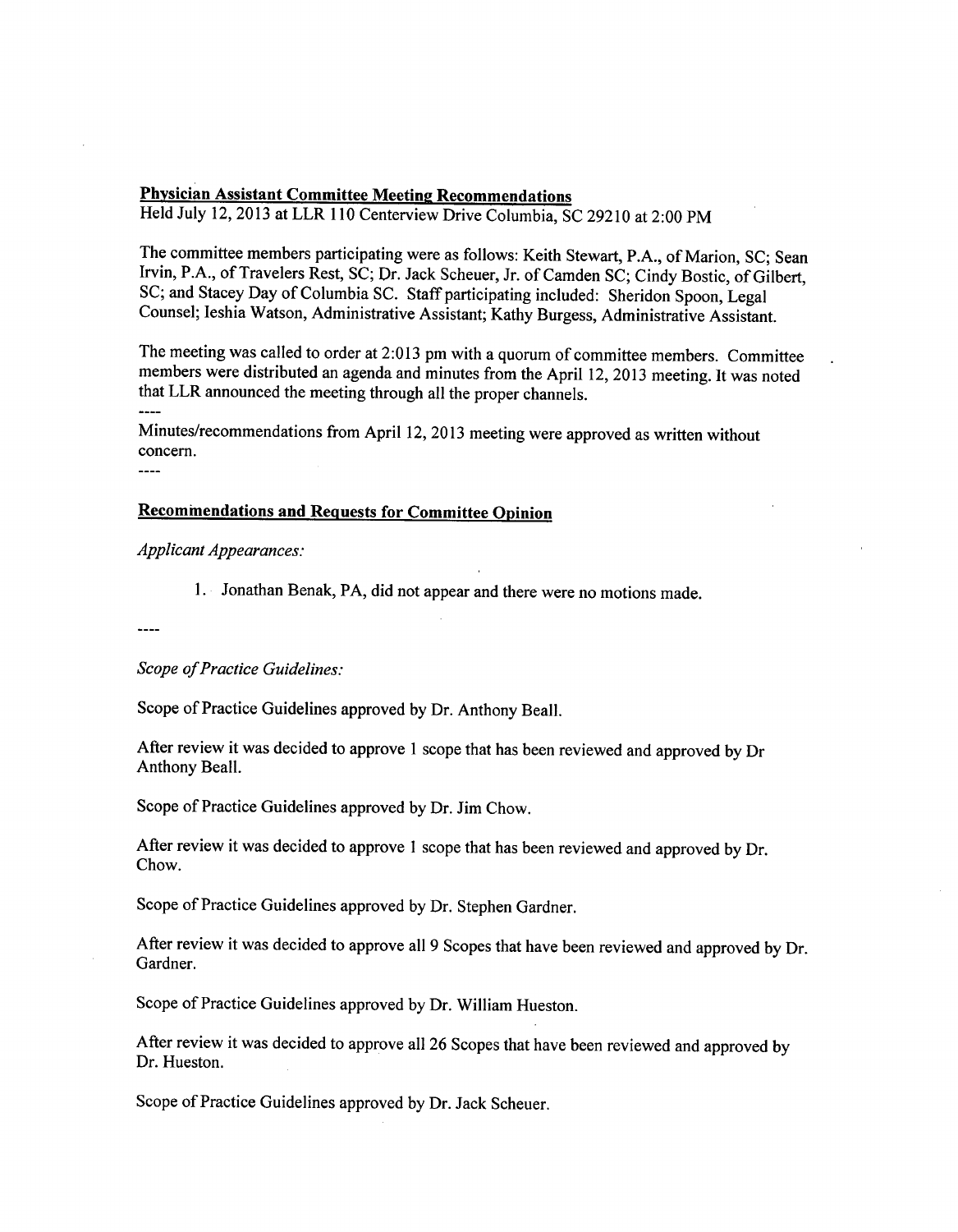After review it was decided to approve all 4 Scopes that have been reviewed and approved by Dr. Scheuer.

Scope of Practice Guidelines approved by Sean Irvin, PA.

After review it was decided to approve all 9 Scopes that have been reviewed and approved by Mr. Irvin.

Scope of Practice Guidelines approved by Mr. Keith Stewart, P.A.

After review it was decided to approve all 13 Scopes that have been reviewed and approved by Mr. Stewart.

Scope of Practice Guidelines approved by Ms. Martha Green, P.A.

After review it was decided to approve all 24 Scopes that have been reviewed and approved by Ms. Green.

Scope of Practice Guidelines approved by Ms. Lisa Sand, P.A.

After review it was decided to approve all 5 Scopes that have been reviewed and approved by Ms. Sand.

 $---$ 

## *Temporary to Permanent Applicants:*

After review of Temporary licenses the committee approved all 146 applicants to have permanent licensure.

|     | <b>Name</b>           | <b>Supervising Physician</b> | <b>Interviewing Bd. Member</b> |
|-----|-----------------------|------------------------------|--------------------------------|
|     |                       |                              |                                |
| 1)  | Tanya Nagy, PA        | Dr. Mayte Sandrin            | n/a                            |
| 2)  | Laura Gerrald, PA     | Dr. Steven Culp              | Dr. James Hubbard              |
| 3)  | Darron Standiford, PA | Dr. George Sutherland Jr.    | n/a                            |
| 4)  | Stacey Terpko, PA     | Dr. Michael Taylor           | Dr. Anthony Beall              |
| 5)  | Rebecca Ulrich, PA    | Dr. Ryan Brown               | Dr. Stephen Gardner            |
| 6)  | Jesse Price III, PA   | Dr. Susan Datta              | Dr. Louis Costa, II            |
| 7)  | John Lewis, PA        | Dr. Christo Courban          | Dr. Robert Turner              |
| 8)  | Erica Cooler, PA      | Dr. Christopher LeBlanc      | Dr. Louis Costa, II            |
| 9)  | Jory Gibbons, PA      | Dr. Janet McKissick          | Dr. Anthony Beall              |
| 10) | Justin Croft, PA      | Dr. Bobbie Ayers, Jr.        | Dr. Anthony Beall              |
| 11) | Jill La Posta, PA     | Dr. Matison Boyer            | Dr. Jeff Welsh                 |
| 12) | Mercy Pearce, PA      | Dr. Roshan Mathew            | Dr. John deHoll                |
| 13) | Katie Smith, PA       | Dr. Heather McCown           | Dr. Robert Turner              |
| 14) | Jennifer Writsel, PA  | Dr. Richard Young            | Dr. Robert Turner              |
| 15) | Andrew Baukol, PA     | Dr. Gerald Rollins           | Dr. Stephen Gardner            |
| 16) | Emily Murphy, PA      | Dr. Allyson Thatcher         | Dr. Anthony Beall              |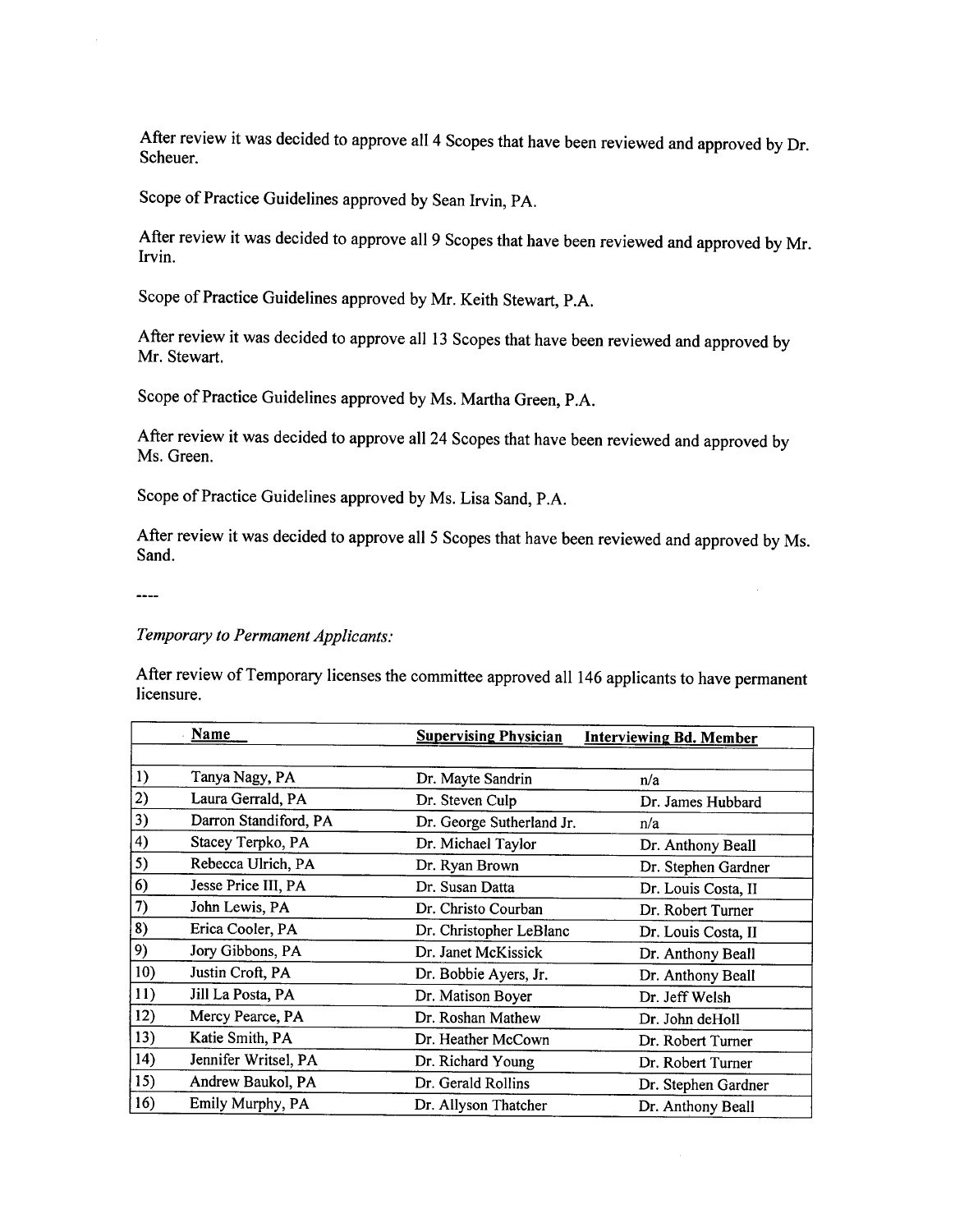| 17) | Stephanie Kehoe, PA    | Dr. Dennis Fisher       | Dr. Louis Costa, II  |
|-----|------------------------|-------------------------|----------------------|
| 18) | Kelly Iannazzo, PA     | Dr. Albert Bundy        | Dr. Louis Costa, II  |
| 19) | Jason Flassing, PA     | Dr. Gergana Dimitrova   | Dr. Timothy Kowalski |
| 20) | Jennifer Lashley, PA   | Dr. Nasir Awan          | Dr. Stephen Gardner  |
| 21) | Kathleen Bukowsky, PA  | Dr. Ellen Rhame         | Dr. Robert Ball      |
| 22) | Christopher Huiet, PA  | Dr. Chadley Runyan      | Dr. Robert Turner    |
| 23) | Johnathan McCaslan, PA | Dr. James McQuown       | Dr. John deHoll      |
| 24) | Amanda Nichols, PA     | Dr. Richard Wendell     | Dr. Anthony Beall    |
| 25) | Neil Scott, PA         | Dr. Jeremy Reeves       | Dr. Jim Chow         |
| 26) | Duke Kimzey, PA        | Dr. Raymond Sweet       | n/a                  |
| 27) | Caroline Rinaudo, PA   | Dr. Madhavi Allu        | Dr. Timothy Kowalski |
| 28) | Kimsey Cooper, PA      | Dr. Darren Sidney       | Dr. Anthony Beall    |
| 29) | Jennifer D'Antoni, PA  | Dr. Rachel Hall         | Dr. Jeff Welsh       |
| 30) | Daniel Koele, PA       | Dr. Stuart Smith        | n/a                  |
| 31) | Dena Pozeg, PA         | Dr. Thomas Martel       | n/a                  |
| 32) | Natalie Riley, PA      | Dr. John Ikonomidis     | n/a                  |
| 33) | Conita Hill, PA        | Dr. Dennis Wheeler      | n/a                  |
| 34) | Mark Jamieson, PA      | Dr. Raymond Turner, IV  | n/a                  |
| 35) | Karen Drawdy, PA       | Dr. Lenwood Smith Jr    | n/a                  |
| 36) | Kylie Stott, PA        | Dr. Hugh Durrence       | Dr. Anthony Beall    |
| 37) | Maycie Cruz, PA        | Dr. Hugh Durrence       | Dr. Anthony Beall    |
| 38) | Michelle Hopkins, PA   | Dr. Jeffrey McCutchen   | Dr. James Hubbard    |
| 39) | Kathryn Meltzer, PA    | Dr. Aljoeson Walker     | Dr. Louis Costa, II  |
| 40) | Katie Smith, PA        | Dr. Paul Freel          | Dr. Robert Turner    |
| 41) | Katherine Coffey, PA   | Dr. Woodward Dixon      | Dr. Anthony Beall    |
| 42) | Mary Park, PA          | Dr. Diana Mullis        | Dr. Anthony Beall    |
| 43) | Laura Ernst, PA        | Dr. Robert Smith        | Dr. Jeff Welsh       |
| 44) | Benjamin Gentry, PA    | Dr. Barton Brezina      | Dr. Jim Chow         |
| 45) | Rebecca Daubert, PA    | Dr. William Smith       | Dr. Jeff Welsh       |
| 46) | Brittany Whiteside, PA | Dr. Edward Tavel        | Dr. Louis Costa, II  |
| 47) | Michelle Evette, PA    | Dr. Rebecca Smith       | Dr. Stephen Gardner  |
| 48) | Cates Gentry, PA       | Dr. Dennis Kubinski     | Dr. Anthony Beall    |
| 49) | Janel Randolph, PA     | Dr. Chun Kim            | Dr. Jeff Welsh       |
| 50) | Therin Hill, PA        | Dr. John Farthing       | n/a                  |
| 51) | Melissa Loeffler, PA   | Dr. Edward Kotz III     | n/a                  |
| 52) | Erin Ruse, PA          | Dr. Curtis Franke       | n/a                  |
| 53) | Harvey Putnam, PA      | Dr. Glenn Gangi         | n/a                  |
| 54) | Therin Hill, PA        | Dr. Kevin Price         | n/a                  |
| 55) | Carrie Schaller, PA    | Dr. Christopher Kavolus | Dr. Stephen Gardner  |
| 56) | Christopher Hooks, PA  | Dr. Lenwood Smith       | Dr. Jim Chow         |
| 57) | Amy Hunt, PA           | Dr. James Jennings      | n/a                  |
| 58) | Amy Hunt, PA           | Dr. Michael Bucci       | Dr. Stephen Gardner  |
| 59) | Michael Lashley, PA    | Dr. James Jennings      | n/a                  |
| 60) | Brandi Aquino, PA      | Dr. Walter Bartynski    | Dr. Louis Costa, II  |
| 61) | Jeffrey Patane, PA     | Dr. Mudunuri Raju       | Dr. Timothy Kowalski |
| 62) | Joshua Ninichuck, PA   | Dr. Rakesh Chokshi      | Dr. Robert Turner    |
|     |                        |                         |                      |

 $\mathcal{L}^{\mathcal{L}}$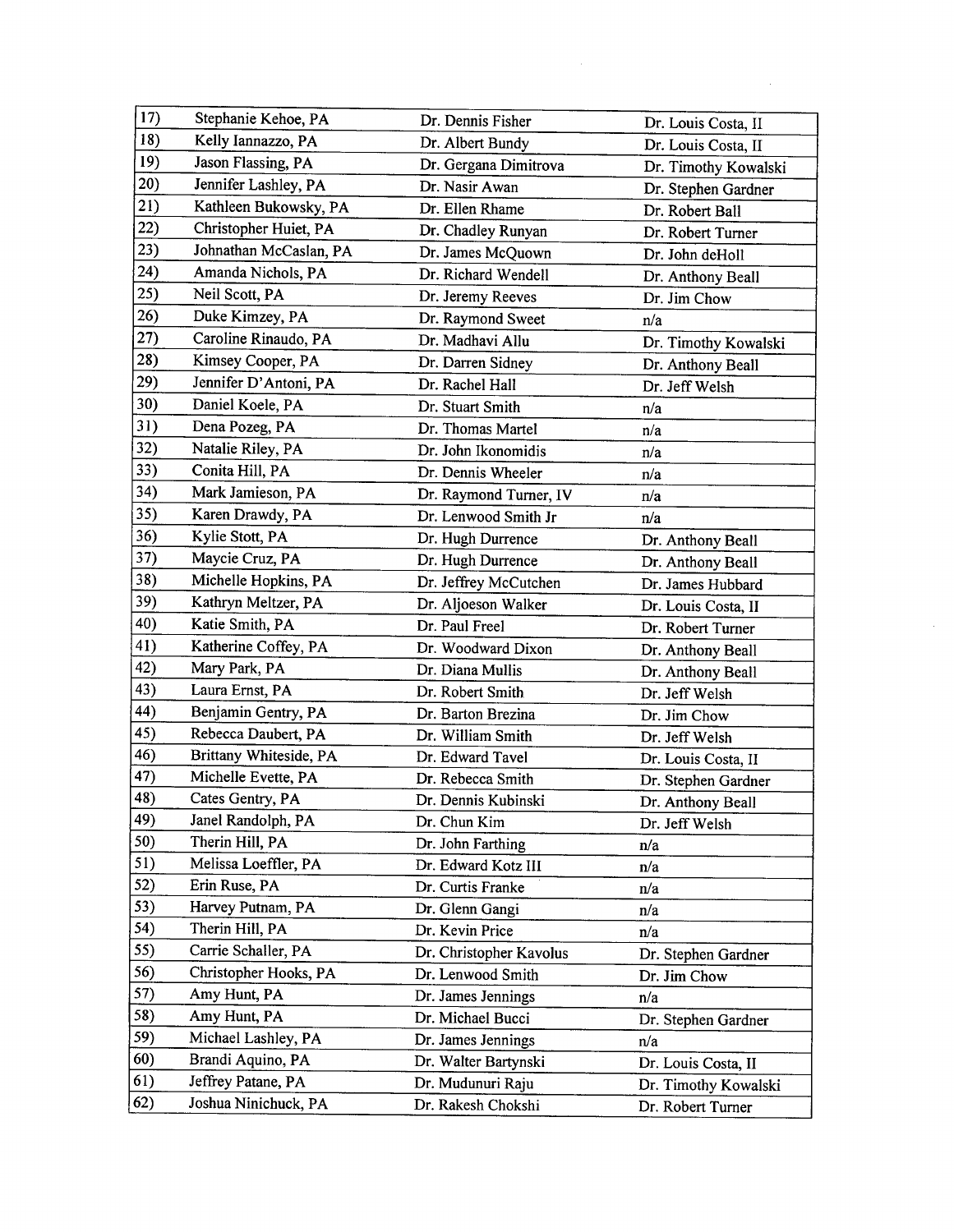| 63) | Megan Bridges, PA      | Dr. Stephen Orville      | Dr. Anthony Beall    |
|-----|------------------------|--------------------------|----------------------|
| 64) | Blaine Varner, PA      | Dr. Janice Neuner        | Dr. Jeff Welsh       |
| 65) | Corin Elg, PA          | Dr. Prince Amaechi       | Dr. Timothy Kowalski |
| 66) | Rebecca Bakkestuen, PA | Dr. Wilson Daugherty     | Dr. James Hubbard    |
| 67) | Sylvia Barry, PA       | Dr. Fred Kudrik          | Dr. Jeff Welsh       |
| 68) | Carey Tucker, PA       | Dr. Luke Baxley, Jr.     | Dr. Louis Costa, II  |
| 69) | John Holbrook, PA      | Dr. Richard Schmitt      | Dr. Robert Turner    |
| 70) | Mary Carman, PA        | Dr. Scott Hayes          | Dr. Anthony Beall    |
| 71) | David Simons, PA       | Dr. Lincoln McGinnis     | Dr. Jim Chow         |
| 72) | Cameron Carter, PA     | Dr. Kevin Carson         | Dr. John deHoll      |
| 73) | Emily Price, PA        | Dr. David Hoenicke       | Dr. Stephen Gardner  |
| 74) | Scott Geer, PA         | Dr. Christopher VanPelt  | Dr. Stephen Gardner  |
| 75) | David Lewis, PA        | Dr. Charles Rousseau     | n/a                  |
| 76) | Nicole Lavis, PA       | Dr. Joshua Linebaugh     | Dr. Timothy Kowalski |
| 77) | Patrick Penland, PA    | Dr. Michael Sergeant     | Dr. Stephen Gardner  |
| 78) | May Suen, PA           | Dr. Michael Sergeant     | Dr. Stephen Gardner  |
| 79) | Shakisha Redmond, PA   | Dr. Nicole Edwards       | Dr. Jeff Welsh       |
| 80) | Angela Sczypta, PA     | Dr. J Philip Saul        | Dr. Louis Costa, II  |
| 81) | Ryan Uberman, PA       | Dr. Walter Blessing, Jr. | Dr. Louis Costa, II  |
| 82) | Steven Strocko, PA     | Dr. Deborah Chambers     | Dr. Louis Costa, II  |
| 83) | Megan Dodson, PA       | Dr. James Thomy Sr.      | Dr. Anthony Beall    |
|     |                        |                          |                      |

*Additional Task Request:*

1. Suzanne E Livengood, P.A. and her supervising physician, Dr. Kenneth Mitchell, requested an Additional Task for Gastric Band Adjustment.

After discussion, there was a motion to approve the requests. Motion Carried.

2. Elaine B Smith, P.A. and her supervising physician, Dr. Sushil Singhi, requested an Additional Task for Exercise and Nuclear Stress Tests.

After discussion, there was a motion to approve the requests. Motion Carried.

3. Brittany Ann Wolfe, P.A. and her supervising physician, Dr. Robert J Sullivan, requested an Additional Task for Intrathecal Pump Refill and Reprogramming.

After discussion, there was a motion to approve the request. Motion Carried.

4. Brittany Ann Wolfe, P.A. and her supervising physician, Dr. Robert J Sulivan, requested an Additional Task for Knee Injections.

After discussion, there was a motion to approve the request. Motion Carried.